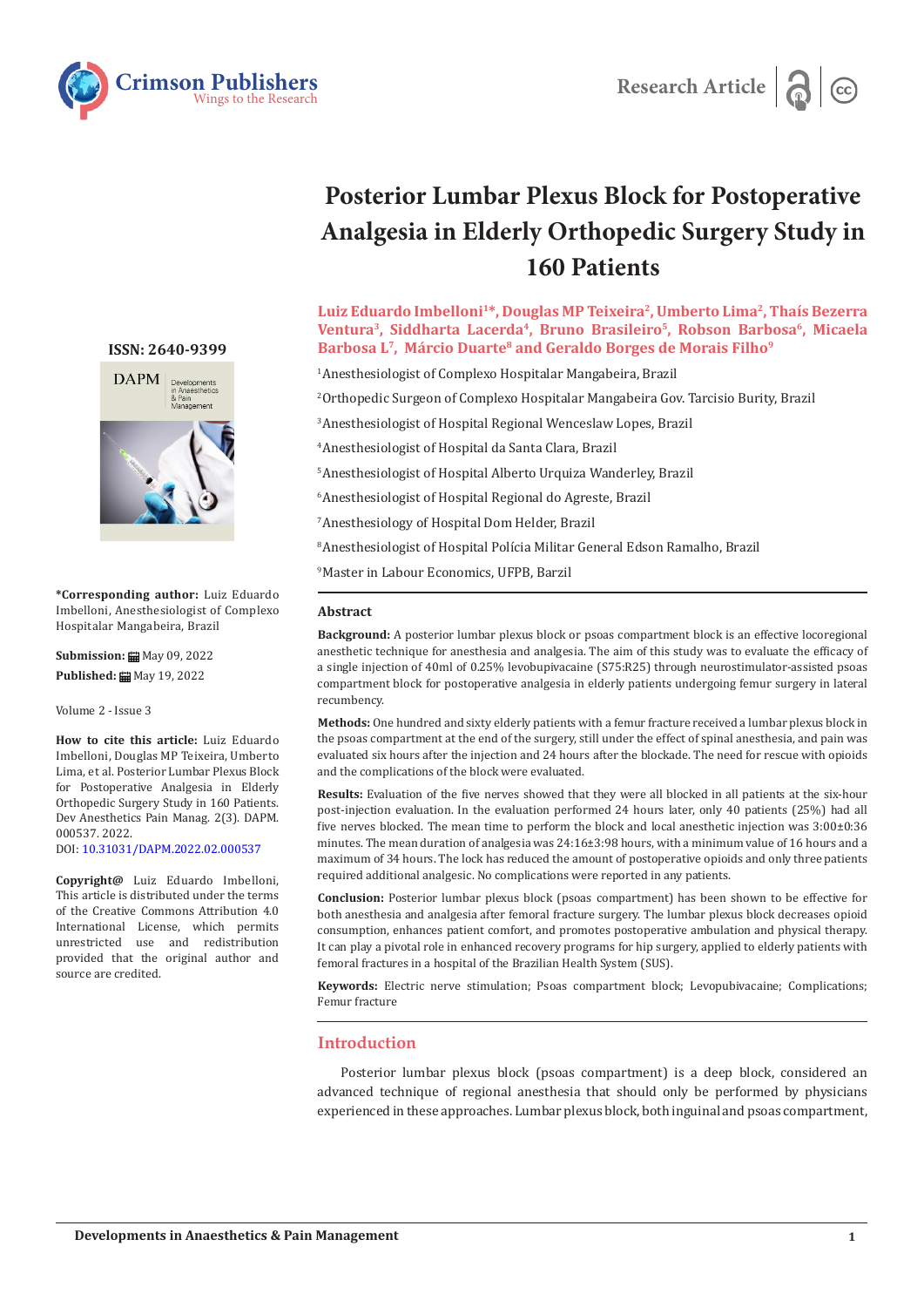are powerful tools for postoperative pain control, reducing postoperative opioid consumption [1,2]. In 1976, posterior lumbar plexus access or psoas compartment access was described, which proved to be a more reliable technique for blocking the entire lumbar plexus with a single injection [3]. The first description of the approach to the lumbar plexus in the psoas compartment was performed with loss of resistance, later with neurostimulator and finally with ultrasound. In a recent study comparing various techniques for locating the posterior lumbar plexus such as Loss of Resistance (LOR), Electrical Nerve Stimulation (ENS), Ultrasound-Guided Approach (US) and combined ultrasound-guided and Electrical Nerve Stimulation (US/ENS), in 140 patients (35 of each), showed that usage of combined ultrasound and electric nerve stimulation was better regarding the outcome and complications [4]. In another study, 300 patients undergoing elective lower limb surgery with lumbar plexus blocks and sciatic nerve blocks were randomly assigned to receive the blocks addressed with ultrasound, nerve stimulator, or dual guidance [5]. The primary end point was the incidence of local anesthetics systemic toxicity (LAST) and the secondary end points were the number of needle redirection, motor and onset of sensory block and time to restoration of nerve distribution, as well as associated risk factors. The result showed that the ultrasound guidance, hepatitis B infection and the female sex were risk factors of LAST with both blocks. For patients infected with hepatitis B or female patients receiving lumbar plexus block and sciatic block, it was recommended that combinedultrasound and nerve stimulator guidance should be used to improve the safety.

In a study aimed at evaluating the efficacy of a single injection of 40ml of 0.25% bupivacaine in the lumbar plexus block in the psoas compartment with a neurostimulator in orthopedic surgery, showed that the ilioinguinal, genitofemoral, lateral cutaneous of the thigh, femoral and obturator were blocked in 90% of patients [6]. Blockage has reduced the amount of postoperative opioids, and 52.5% of patients required no additional postoperative analgesia, with analgesia duration of approximately 24 hours, with no local anesthetic intoxication or complications of the posterior lumbar plexus approach. Complications related to lumbar plexus block in the psoas compartment are rare. Although there are authors who report a high incidence of dissemination of the local anesthetic to the epidural space [7,8], our experience in more than 30 years of plexus access with neurostimulator is quite the opposite. In the view of postoperative patients, the priority of care should be given to the measurement of pain intensity and analgesia assessment, being one of the main components of patient satisfaction in the immediate and late postoperative period and their relief is a human right [9]. In addition, the American Pain Society proposes that patient satisfaction with the analgesia received during hospitalization be an indicator of the institution's quality [10].

A study was recently published with 829 elderly patients undergoing orthopedic hip surgery, which was performed for postoperative analgesia, before surgery, 489 neurostimulator blocks were performed (484 inguinal and 5 psoas) and 340 after the end of surgery (180 inguinal and 160 psoas) [11]. The purpose of this study is to assess the effectiveness of analgesia by applying a single levobupivacaine (S75:R25) injection into the psoas compartment, the possible complications, the dispersion of the local anesthetic and the possibility of an epidural, using a peripheral nerves stimulator in hip and femur orthopedic surgeries.

## **Methods**

The prospective study was carried out during ten years, with all patients who underwent corrective operations for femur fractures aged over 60 years. The protocol was approved by the Research Ethics Committee (Number 171,924) and registered on Plataforma Brasil (CAAE: 09061312.1.0000.5179) and all patients were informed and agreed to participate in the program and signed the free and informed consent form. During the pre-anesthetic visit the project was detailed explained to the patient and family. All elderly patients with a femoral fracture who were admitted to the Complexo Hospitalar Mangabeira of the Brazilian Health System (CHM-SUS) and all patients normovolemic, without neurological disease, without coagulation disorders, without infection at the lumbar puncture site L2-L3, L3-L4, who did not present agitation and/or delirium, did not use an indwelling urinary catheter, with a hemoglobin level  $> 10g %$ , who were anesthetized under spinal anesthesia without opioids and lumbosacral plexus block for analgesia and who were not admitted to the ICU, were included in the Excel spreadsheet for further study. All orthopedists were trained and at the beginning of the project there were no residents in orthopedics.

Patients included in the study received food the day before the operation, 200mL of maltodextrin 2 to 4 hours before being referred to the Operating Room (OR). The surgeries would be performed until 2pm and they would remain in the post-anesthetic recovery room (PACU) until the end of the block, when they were again given 200mL of maltodextrin. After 30 to 60 minutes, if the patients accepted oral feeding without nausea or vomiting, they were referred to the ward, without intravenous hydration and with free diet released in the ward. remained with a venous catheter saline for injection of antibiotics, analgesics and other intravenous medications.

All patients received a standardized spinal anesthesia. No preanesthetic medication was administered while in the bedroom. After venoclysis with 18G or 20G catheter, infusion was initiated with Ringer lactate solution, in parallel with 6% hydroethyl starch. Monitoring at operating theater was provided by continuous ECG at CM5, blood pressure by non-invasive method, as well as pulse oxymetry. In no patient bladder catheterization was used. After sedation with intravenous dextroketamine (0.1mg/kg) and midazolam (0.5 to 1mg) and skin cleansing with alcoholic chlorhexidine, spinal puncture was performed with the patient in the sitting position, through the median route in the interspaces L2- L3 or L3-L4, using 25G, 26G or 27G needle type Quincke without introducer. After the appearance of cerebrospinal fluid (CSF) confirming the correct position of the needle, 6 to 15mg of isobaric 0.5% bupivacaine were administered at a rate of 1mL/15s.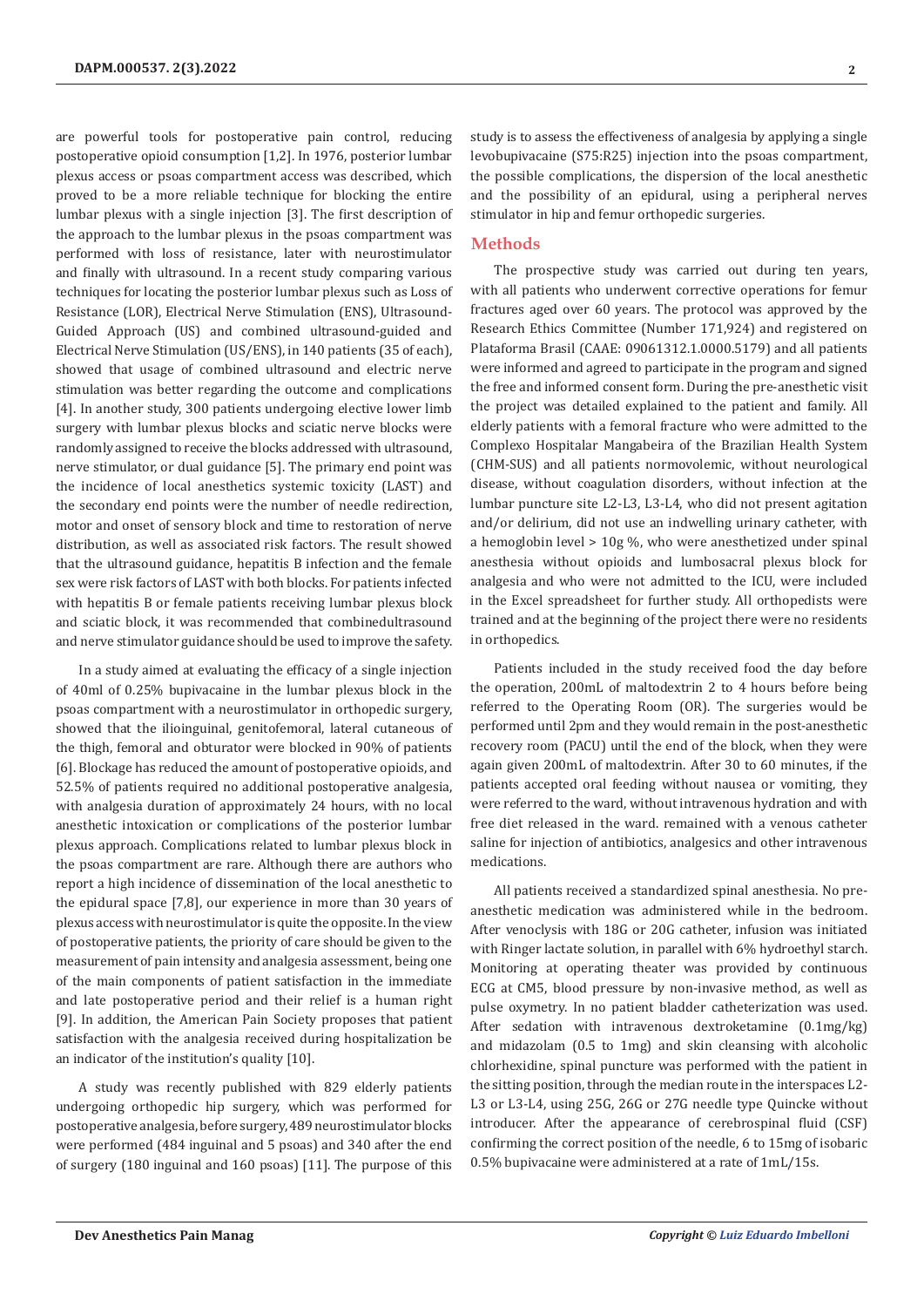At the end of the surgery, all patients operated on in lateral decubitus were selected to receive a lumbar plexus block in the psoas compartment with the aid of a neurostimulator, for postoperative analgesia. Lumbar plexus blockage at psoas compartment (Figure 1) was made with the patient lying at lateral position with the operated limb pointing up at the end of surgery, with 10mm needle (B.Braun Melsungen AG, 21G 0.8x100mm needle) connected to a peripheral nerve stimulator (HNS 12 Stimuplex®, B.BraunMelsungen AG) adjusted to release 1mA, 1Hz squared pulsed current, perpendicularly inserted approximately 5-8cm deep, aiming to achieve femoral quadriceps muscle contraction. When contraction was achieved, the current was reduced to 0.5mA, and, if the contractile response remained, 40ml 0.25% levobupivacaine (S75:R25) was injected after negative aspiration for blood. The time from puncture with ENS and A100 needle to complete injection of 40ml of local anesthetic was evaluated, with an appropriate timer. In some patients, 20ml of iohexol dye with 300mg/ml were injected in order to study local anesthetic agent dispersion. The CHM did not have an ultrasound device for performing peripheral nerve blocks. After injection at the anesthetic site, patients were placed in the supine position and monitored for 30 minutes to assess possible complications, such as venous injection, epidural dispersion, or injection into the kidney. After this period, the patient was transferred to the PACU, remained monitored and was only discharged to the ward after the end of the spinal anesthesia block, and ingestion of 200ml maltodextrin.



**Figure 1:** Lumbar plexus block via the psoas compartment. (PSIS=Posterior Superior Iliac Spine).

Analgesia was assessed by the resident anesthesiologist by means of needle-puncture and cold test in order to determine the extension of sensitive blockage on ilioinguinal, genitofemoral, lateral cutaneous of the femur, obturator and femoral 6 hours to confirm blockage effectiveness and 24 hours after anesthetic injection [6], and the moment of the first pain complaint was recorded for patients not receiving additional analgesics. Patients were transferred to the room without venous hydration, with a saline venous catheter and received dipyrone 1g 6/6h and cefazolin 1g 6/6h. The patients were followed-up for 24 hours for checking the presence of complications at the blockage site, as well as for identifying blood hypotension as a potential single-or bilateral epidural blockage. The patient was followed up at home by telephone by the anesthetic team.

#### **Statistical analysis**

The results were assessed by the descriptive analysis of then studied variables and, whenever applicable, by mean and standard deviation values.

# **Result**

One hundred and sixty patients of both sexes, with femur fracture in elderly patients over 60 years old, received lumbar plexus block via psoas compartment with neurostimulator for postoperative analgesia at the end of surgery, according to the consort flow diagram (Figure 2). One hundred and seven women (66.87%) and 53 (33.13%) men patients underwent differtent types of surgical correction of femur, operated in lateral decubitus, participated in the study. The mean age of the 160 patients was 81.22±11.55 years, the mean weight was 62.78±12.65kg and the mean height was 158.80±9.93cm. Demographic data of patients are shown in Table 1. One hundred and sixty patients who received lumbar plexus block via the psoas compartment for postoperative analgesia at the end of elderly orthopedic femur surgery with nerve stimulator, showing a satisfactory quality of analgesia with a mean duration of analgesia of 24 hours no side effects. The mean time to access the posterior lumbar plexus with ENS was 3:00±0:36 minutes, ranging from 1:45 to 4:30 minutes.



Figure 2: Consort flow diagram.

**Table 1:** Demografics dates of patients.

| Age (years) (Range) | $81.22 \pm 11.55(60-108)$ |
|---------------------|---------------------------|
| Weight (kg) (Range) | $62.78 \pm 12.65$ (34-90) |
| Height (cm) (Range) | 158.80±9.93 (135-182)     |
| Gender: F/M         | 107/53                    |
| ASA: 1/2/3          | 10/133/17                 |

All five nerves were blocked (full sensitive blockage of the ilioinguinal, genitofemoral, lateral cutaneous of the femur,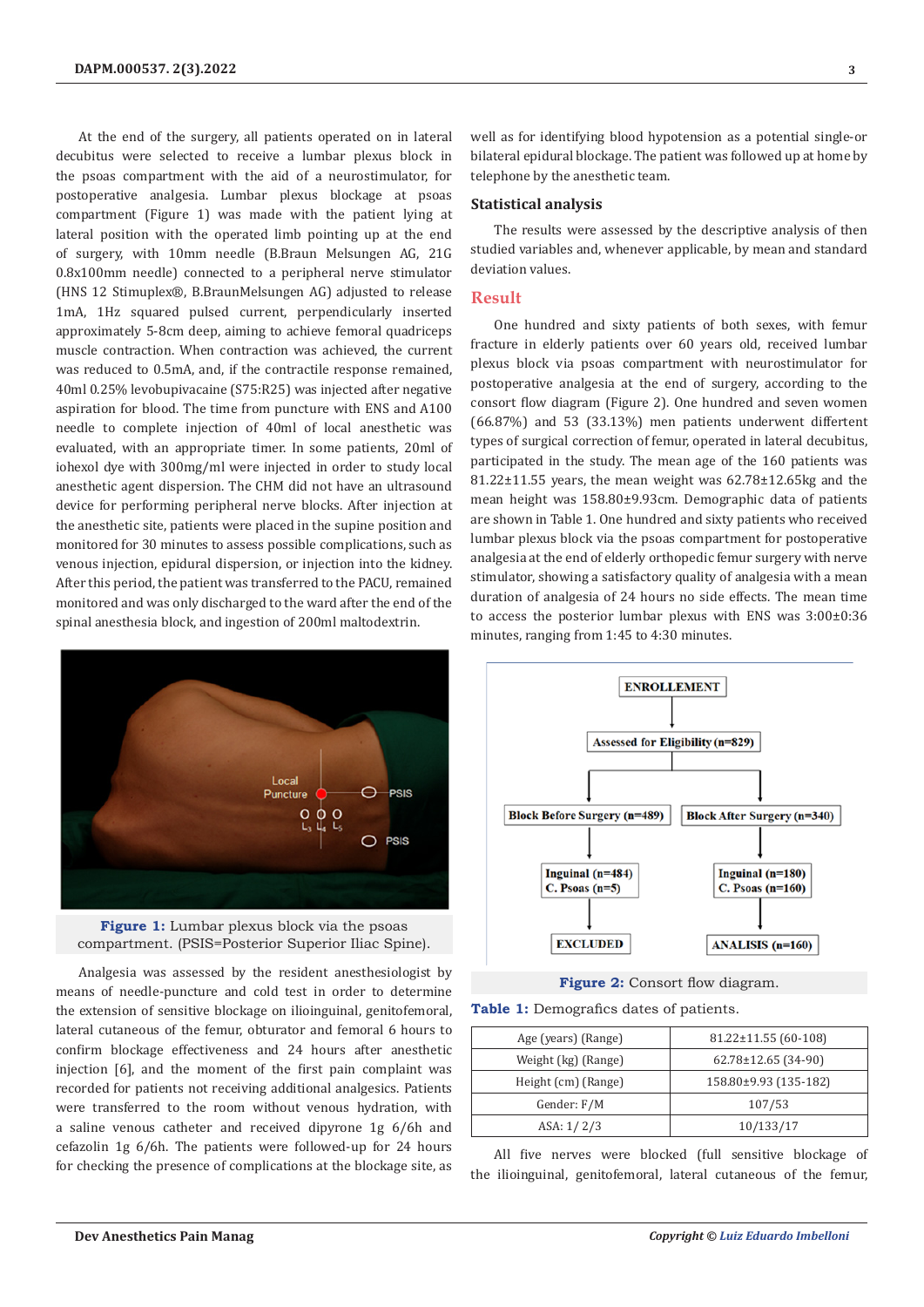obturator, and femoral nerves) in all 160 (100%) patients, 6 hours after performing the psoas block. The evaluation of the five nerves 24 hours after the injection of the levobupivacaine (S75:R25) 0.25% showed that 40 patients (25%) five blocked nerves, 8 patients (5%) had four blocked nerves, 48 patients (30%) had three blocked nerves, 32 patients (20%) had two blocked nerves, and 32 pacients (20%) only one blocked nerve. However, only three patients required additional analgesic. Surgical time was 2:05±0:35 hours and duration of spinal anesthesia was 3:01±0:36 hours. The average dose of 0.5% isobaric bupivacaine was 10.22±1.88mg, with the lowest dose used being 6mg and the highest dose being 15mg. The cephalad dispersion varied between T12 and T7, in all patients, and the mode was the same T11 regardless of age group of patients. All patients had complete motor block.

In all patients, the first evaluation (6 hours after psoas compartment blockage) was conducted without any residual blockage of the spinal anesthesia. The mean duration of analgesia was 24:16±3:98 hours, with a minimum value of 16 hours and a maximum of 34 hours. The anesthetic agent dispersion immediately after injection evidenced head and tail dispersion (Figure 3). Pain assessment 24 hours after lumbar block in the psoas compartment, showed that 57.5% of patients did not report any pain (Figure 4). Likewise, there was no motor block in the operated limb. No complication at puncture site was seen throughout follow up time. Neither vascular injection nor unplanned puncture has occurred on subarachnoid space or epidural space, followed for the first six hours. No bradycardia or blood hypotension events were seen in the first 24 postoperative hours. No neurological complication was reported. No patient required vesicle catheterization, and no patient was referred to the ICU. No patient complained of paresthesia after 48 hours of follow-up. All patients were able to be referred to their residence, depending on the Hospital's Social Service.



**Figure 3:** Dispersion of local anesthetic associated with contrast after 2 minutes of injection in psoas compartment.



**Figure 4:** Pain assessment 24 hours after lumbar block in the psoas compartment.

## **Discussion**

Posterior lumbar plexus block (in the psoas compartment) with the aid of a peripheral nerve stimulator is a deep approach, technically safe, easy and without adverse effects in 160 patients performed by a professional with experience in the technique. This access route to the lumbar plexus resulted in a block of five nerves in all patients (100%), evaluated at six hours after the block. Evaluation of the five nerves 24 hours after injection showed blockage in 40 patients (25%), resulting in no pain in 57.5% of patients. Similar result in another study with the same technique in 40 orthopedic surgery patients [6]. The upper leg segment is basically innervated by lumbar in the anterior region and sacral plexus in the posterior region. The lumbar plexus is formed within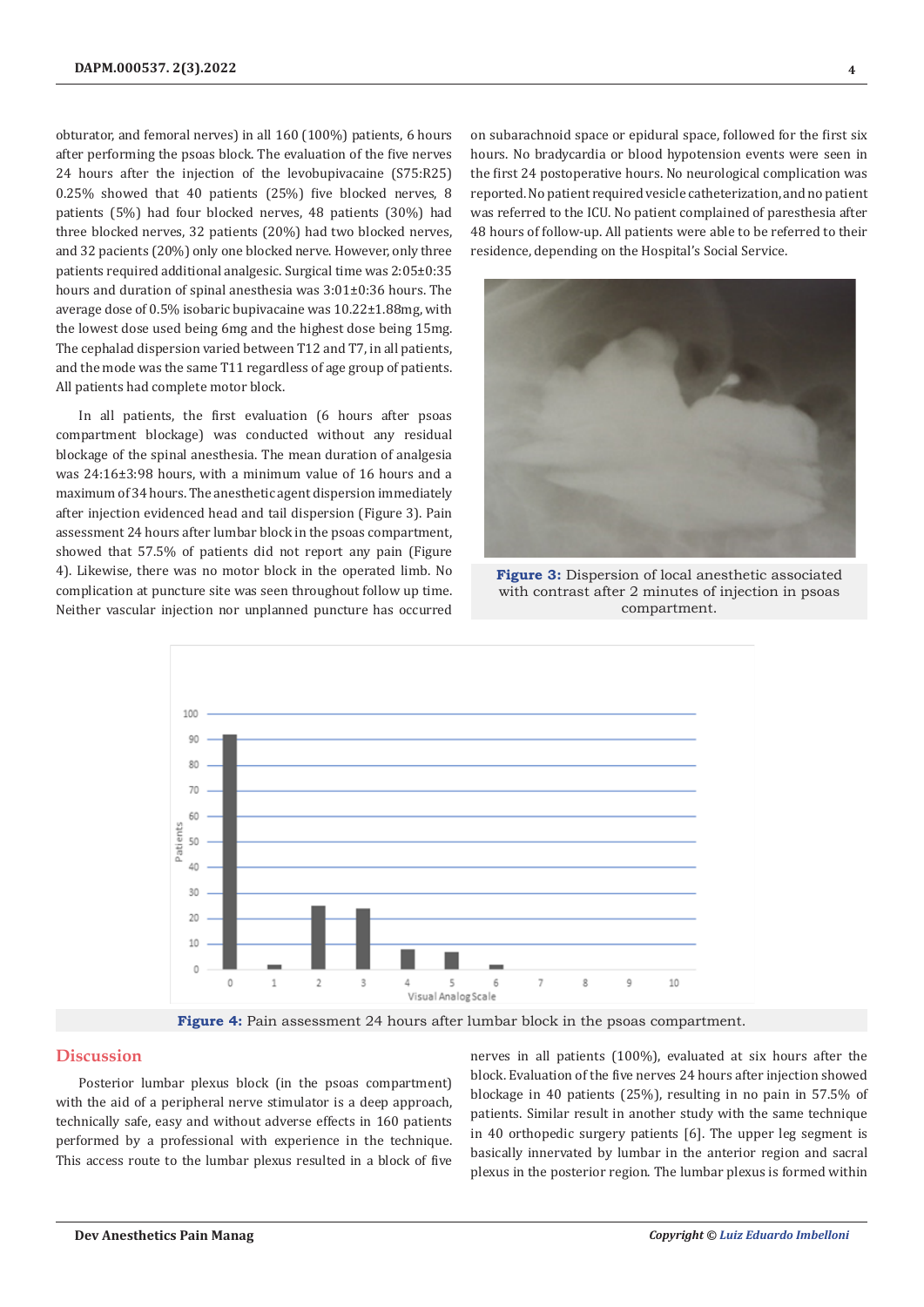the body of the psoas muscle by the four spinal nerves of L1 to L4: iliohypogastric nerve is formed by T12 and L1, ilioinguinal nerve is formed by L1, genitofemoral nerve is formed mainly by L1-L2, lateral femoral cutaneous nerve is formed by the posterior division of L2 and L3, femoral nerve is formed by the posterior division of L2, L3, L4, and obturator nerve is formed by the former division of L2, L3, L4 [12].

Lumbar plexus blockage at psoas compartment should be performed with the patient at lateral position with the operated limb up, with a 100-150mm needle perpendicular to skin plane, at usual depth 8cm [12]. In this study, we used the plexus stimulator with a 100mm needle, having achieved lumbar plexus with quadriceps contraction in all patients. The lumbar plexus stimulation was used in lateral decubitus with patients still under spinal anesthesia effect. Due to the presence of residual spinal anesthesia, it was not possible to assess whether the use of a neurostimulator is uncomfortable for accessing the lumbar plexus within the psoas muscle. In this study with 240 patients, no nerve damage was noted, and no patient had a hematoma after puncture with an A100 needle. The combined use of US and ENS provided a better result than the individual application of US or ENS, as well as the loss of resistance for locating the lumbar plexus within the psoas [4]. Likewise, the incidence of complications was very low [4]. Regarding analgesic efficacy, there is substantial evidence that the posterior approach to the lumbar plexus (psoas compartment) has significant advantages compared to the anterior approach to the lumbar plexus (inguinal approach). The posterior lumbar plexus block is superior to the anterior paravascular plexus approach, blocking virtually all branches of the plexus unlike the "3 in 1" block described by Winnie [13]. The posterior approach is more effective in the blockade of the five nerves of the lumbar plexus [6]. In this study with 160 patients, the five nerves were blocked in all patients in the evaluation six hours after the puncture, and in 40 patients (25%) in the evaluation 24 hours later.

In any regional anesthesia technique, psoas compartment block can have undesirable side effects. Several complications have already been described in different case reports, some of which are seriously life-threatening. In our study, none of the eight complications reported in these two articles were observed [8,14]. The use of US with ENS to approach the posterior lumbar plexus (psoas compartment) in lateral decubitus results in a statistically shorter total time to perform the block (mean 7.4 minutes) compared to US alone [15]. In this study, because the CHM does not have US, all blocks were performed only with ENS, and the average time was three minutes. In a recent study evaluating the dose of 0.5% ropivacaine to be successful in 95% of patients with posterior lumbar plexus block was 36ml [16]. Enantiomeric excess bupivacaine (S75:R25) is a local anesthetic derived from bupivacaine developed in Brazil during the last two decades of the 20th Century [17,18]. In two studies, 40ml of 0.25 enatiomeric mixture (S75:R25) for bilateral pudendal nerve block with neurostimulator provided excellent analgesia, with low need for opioids, without systemic or local complications, without urinary retention, with residual analgesia for more than 24 hours and first defecation without pain, and high level of satisfaction [19,20]. In elderly patients with femoral fractures and the same dose of enantiomeric mixture through lumbar plexus block, analgesia ranged from 14 to 33 hours, with a mean of 22 hours. In several articles published in Brazil with the enantiomeric mixture of bupivacaine (S75:R25), in 454 patients who underwent epidural, brachial or lumbar plexus block, postoperative analgesia by bilateral pudendal nerve block, there is no report of toxicity with cardiac arrest [18]. The anesthetic agent dispersion with contrast after two minutes of injection evidenced head and tail dispersion.

# **Conclusion**

Posterior lumbar plexus block (psoas compartment) has been shown to be effective for both anesthesia and analgesia after femoral fracture surgery. Its analgesic potency is similar to that provided by epidural anesthesia, for femur fracture without undesirable side effects. The lumbar plexus block decreases opioid consumption, enhances patient comfort, and promotes postoperative ambulation and physical therapy. It can play a pivotal role in enhanced recovery programs for hip surgery, applied to elderly patients with femoral fractures in a hospital of the Brazilian Health System (SUS). Knowledge of the anatomy of the lumbar plexus, the different techniques of the block, its indications and contraindications are considered essential for the practice of this technique, mainly aided by US or ENS, leaving aside approaches due to loss of resistance.

#### **References**

- 1. [Imbelloni LE, Teixeira DMP, Coelho TM, Gomes D, Braga RL, et al. \(2014\)](https://pubmed.ncbi.nlm.nih.gov/25140646/) [Implementation of a perioperative management protocol for patients](https://pubmed.ncbi.nlm.nih.gov/25140646/) [undergoing orthopedic surgery. Rev Col Bras Cir 41\(3\): 161-167.](https://pubmed.ncbi.nlm.nih.gov/25140646/)
- 2. [Imbelloni LE, Morais Filho GB \(2016\) Attitudes, awareness and](https://pubmed.ncbi.nlm.nih.gov/27746549/) [barriers regarding evidence-based orthopedic surgery between health](https://pubmed.ncbi.nlm.nih.gov/27746549/) [professionals from a Brazilian Public Health System \(SUS\) hospital:](https://pubmed.ncbi.nlm.nih.gov/27746549/) [Study of 400 patients. Anesth Essays Res 10\(3\): 546-551.](https://pubmed.ncbi.nlm.nih.gov/27746549/)
- 3. [Chayen D, Nathan H, Chayen M \(1976\) The psoas compartment](https://pubmed.ncbi.nlm.nih.gov/937760/) block. [Anesthesiology 5\(1\): 9-99.](https://pubmed.ncbi.nlm.nih.gov/937760/)
- 4. [Awadalla AMM, Botros AR, Ellatif HKA \(2021\) Psoas compartment block](https://ejhm.journals.ekb.eg/article_176587.html) [for lower limb surgeries: A comparative study among the four lumbar](https://ejhm.journals.ekb.eg/article_176587.html) [plexus localizing methods. The Egyptian Journal of Hospital Medicine](https://ejhm.journals.ekb.eg/article_176587.html) [84\(1\): 1772-1781.](https://ejhm.journals.ekb.eg/article_176587.html)
- 5. [Zhang XH, Li YJ, He WQ, Yong CY, Teng Gu J, et al. \(2019\) Combined](https://pubmed.ncbi.nlm.nih.gov/31185905/) [ultrasound and nerve stimulator-guided deep nerve block may decrease](https://pubmed.ncbi.nlm.nih.gov/31185905/) [the rate of local anesthetics systemic toxicity: A randomized clinical trial.](https://pubmed.ncbi.nlm.nih.gov/31185905/) [BMC Anesthesiology 19\(1\): 103.](https://pubmed.ncbi.nlm.nih.gov/31185905/)
- 6. [Imbelloni LE \(2008\) Lumbar plexus blockage on psoas compartment](https://www.scielo.br/j/aob/a/xRXsJxTPYKT35MsgmjZd6ZQ/?format=pdf&lang=en) [for postoperative analgesia after orthopaedic surgeries. Acta Ortop Bras](https://www.scielo.br/j/aob/a/xRXsJxTPYKT35MsgmjZd6ZQ/?format=pdf&lang=en) [16\(3\): 157-160.](https://www.scielo.br/j/aob/a/xRXsJxTPYKT35MsgmjZd6ZQ/?format=pdf&lang=en)
- 7. [Capdevila X, Coimbra C, Choquet O \(2005\) Approaches to the lumbar](https://pubmed.ncbi.nlm.nih.gov/15765458/) [plexus: Success, risks, and outcome.](https://pubmed.ncbi.nlm.nih.gov/15765458/) Reg Anesth Pain Med 30(2): 150- [162.](https://pubmed.ncbi.nlm.nih.gov/15765458/)
- 8. [De Leeuw MA, Zuurmond WWA, Perez RSMG \(2011\) The psoas](https://pubmed.ncbi.nlm.nih.gov/21716721/) [compartment block for hip surgery: The past, present, and future.](https://pubmed.ncbi.nlm.nih.gov/21716721/) [Anesthesiol Res Pract 2011: 159541.](https://pubmed.ncbi.nlm.nih.gov/21716721/)
- 9. [Iuppen LS, Sampaio FH, Stadñik CMB \(2011\) Patients' satisfaction with](https://www.scielo.br/j/rdor/a/VCqZDj7RyXvRGsV3X9fjZfD/) [the implementation of the concept of pain as the fifth vital sign to control](https://www.scielo.br/j/rdor/a/VCqZDj7RyXvRGsV3X9fjZfD/) [postoperative pain. Rev Dor São Paulo 12\(1\): 29-34.](https://www.scielo.br/j/rdor/a/VCqZDj7RyXvRGsV3X9fjZfD/)